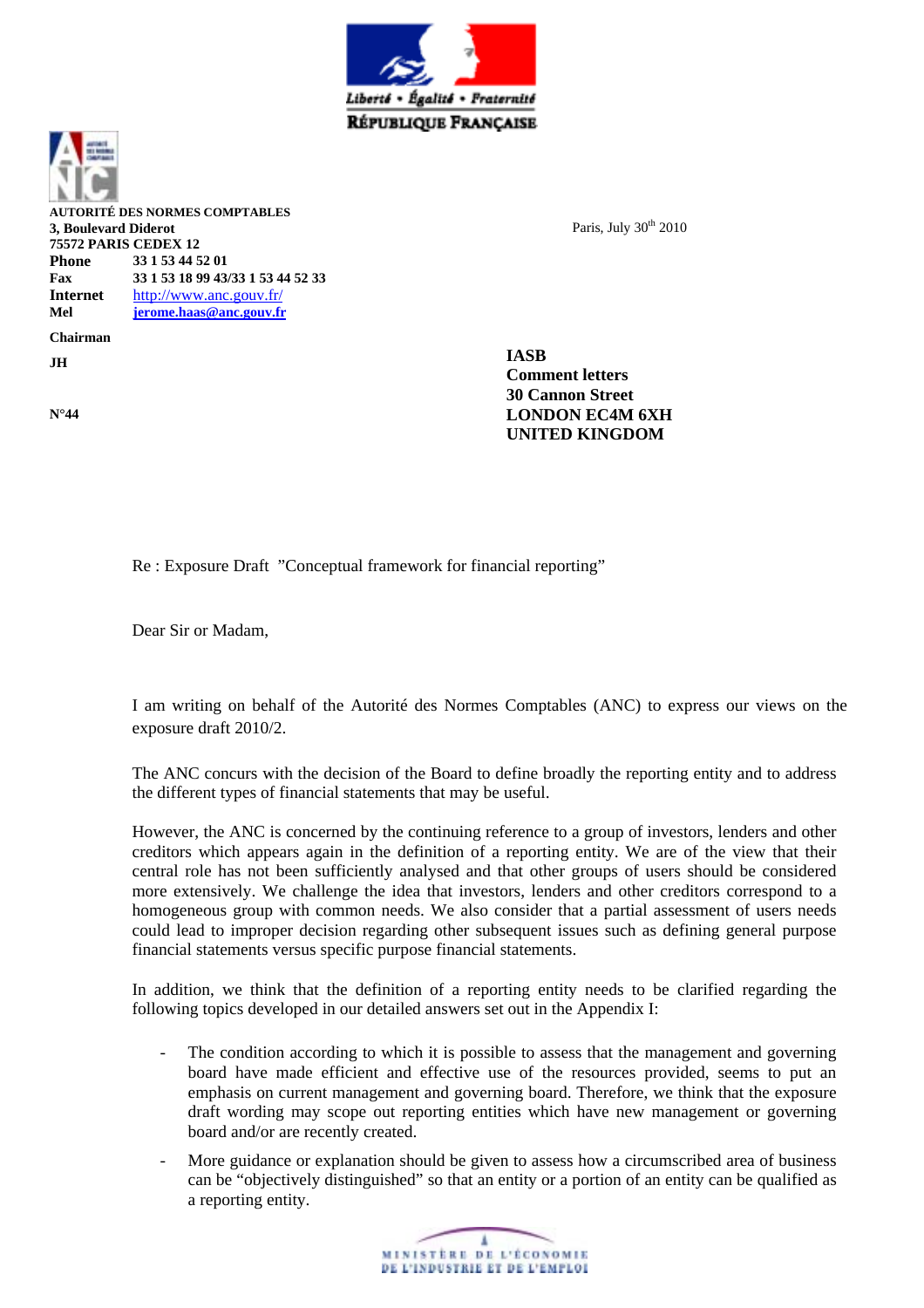- The financial statements enumerated by the exposure draft do not include some financial statements that may correspond to a reporting entity as defined in the same document. We refer mainly to financial statements corresponding to a group comprising a controlling entity together with only some of the commonly controlled entities but not all of them, and to some pro-forma financial statements (please refer to our answer to question 4).

Regarding the definition of control, we consider that the IASB should devote a whole chapter of the conceptual framework to the definition of control as it is a central notion within IFRSs. We are not convinced that the proposed definition is either relevant or considered in the appropriate place.

If you have any questions concerning our comments, we would be pleased to discuss them.

Yours sincerely,

 $H =$ 

Jérôme HAAS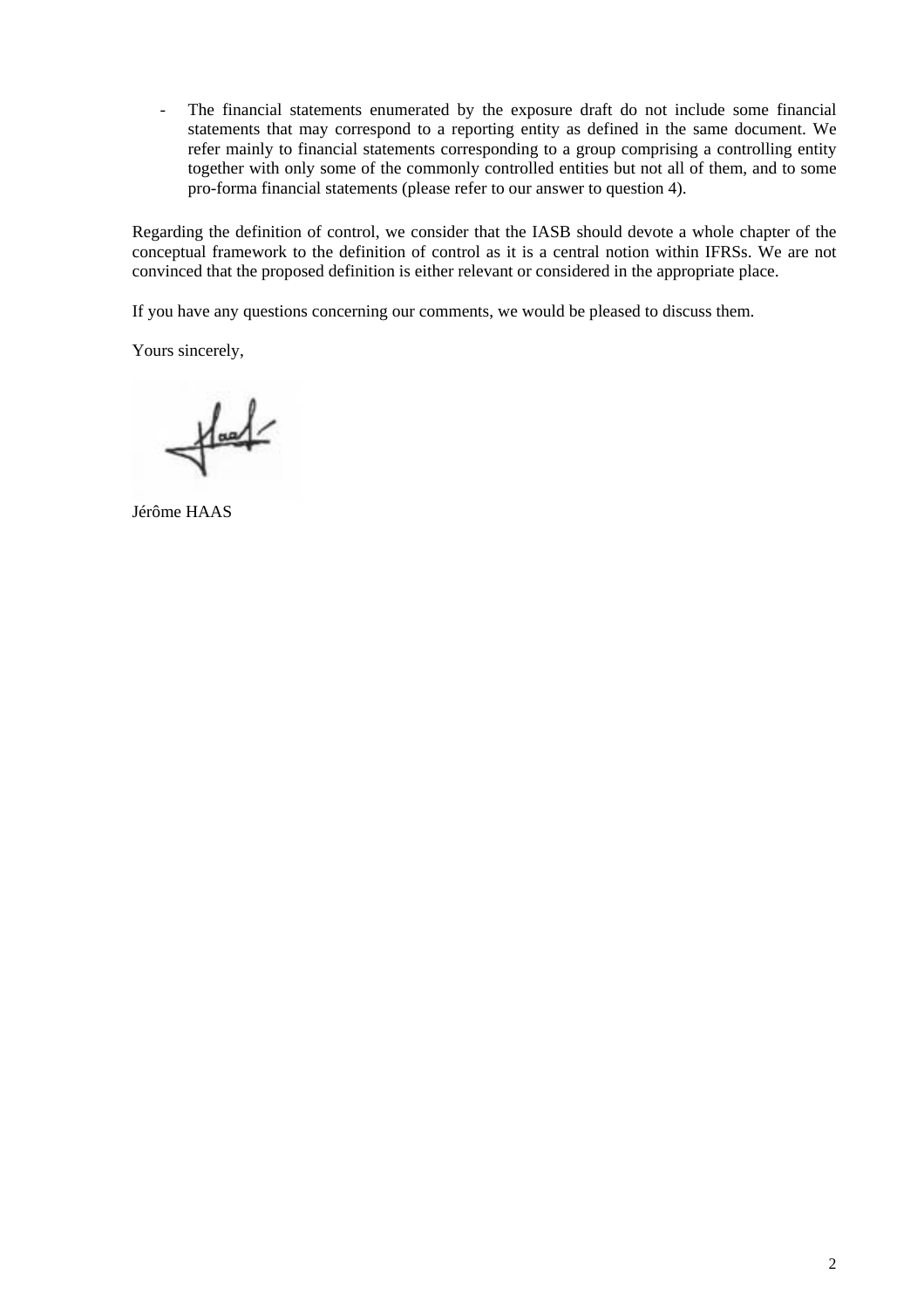#### **Appendix I Detailed comments**

## *Question 1*

*Do you agree that a reporting entity is a circumscribed area of economic activities whose financial information has the potential to be useful to existing and potential equity investors, lenders and other creditors who cannot directly obtain the information they need in making decisions about providing resources and in assessing whether the management and the governing board of that entity have made efficient and effective use of the resources provided? (See paragraphs RE2 and BC.4-BC.7.) If not, why?* 

Parallel to the proposed definition of a reporting entity, ED 2010/2 indicates that a reporting entity has three features. This first feature is whether economic activities are being conducted, have been conducted or will be conducted. The second feature is related to the distinction of the economic activities of an entity from those of other entities and from the economic environment in which the entity exists. The third feature is about the potential usefulness of financial information in making decisions about providing resources and in assessing whether management and governing board have made efficient and effective use of the resources provided.

The ANC fully agrees that the framework should contain a broad description of a reporting entity that focuses on a circumscribed area of economic activities. However, we are of the view that it is necessary to give sufficient guidance on how to "objectively distinguish" a circumscribed area of business from the rest of an entity or from the economic activities of other entities. The notion of "potential to be useful" also needs to be clarified.

We are also concerned about the current wording which refers to "management and the governing body". This could be read as requiring a reporting entity to have had a form of management in place. Considering, for example, a reorganization where parts of existing entities are carved out and a newco has been created just before the IPO. Should this group (the activities carved out and the newco) be considered as a reporting entity even if it does not have a common management yet? If not, what type of general purpose financial statements could be established?

In addition, regarding the three features enumerated in the exposure draft (§ RE3), we think it would be also useful to clarify the circumstances under which these features "are not always sufficient to identify a reporting entity" as it is not clear what additional features should be identified.

# *Question 2*

*Do you agree that, if an entity that controls one or more entities prepares financial reports, it should present consolidated financial statements? Do you agree with the definition of control of an entity? (See paragraphs RE7-RE8 and BC.18-BC.23.) If not, why?*

The ANC agrees that if an entity controls one or more entities and prepares financial reports, it should present consolidated financial statements to the extent that relevant exemptions continue to be addressed by the standards on consolidation, when necessary and as it is currently done for intermediate controlling entities (cf. IAS 27 § 10).

Regarding the importance of the notion of control in current IFRSs and its various acceptations, the ANC recommends that a specific chapter in the conceptual framework be dedicated to it.

Several IASB projects such as the consolidation project or the derecognition project have discussed or still are discussing the concept of control. We note that the definition of control is not stabilised yet and that fundamental questions are still to be addressed. Moreover, this notion is used for consolidation purposes and for assets recognition requirements. For these reasons, we are not convinced that the definition of control proposed by this exposure-draft constitutes a satisfactory answer to all of these issues. At least, we are not sure it addresses 'autopilot' entities.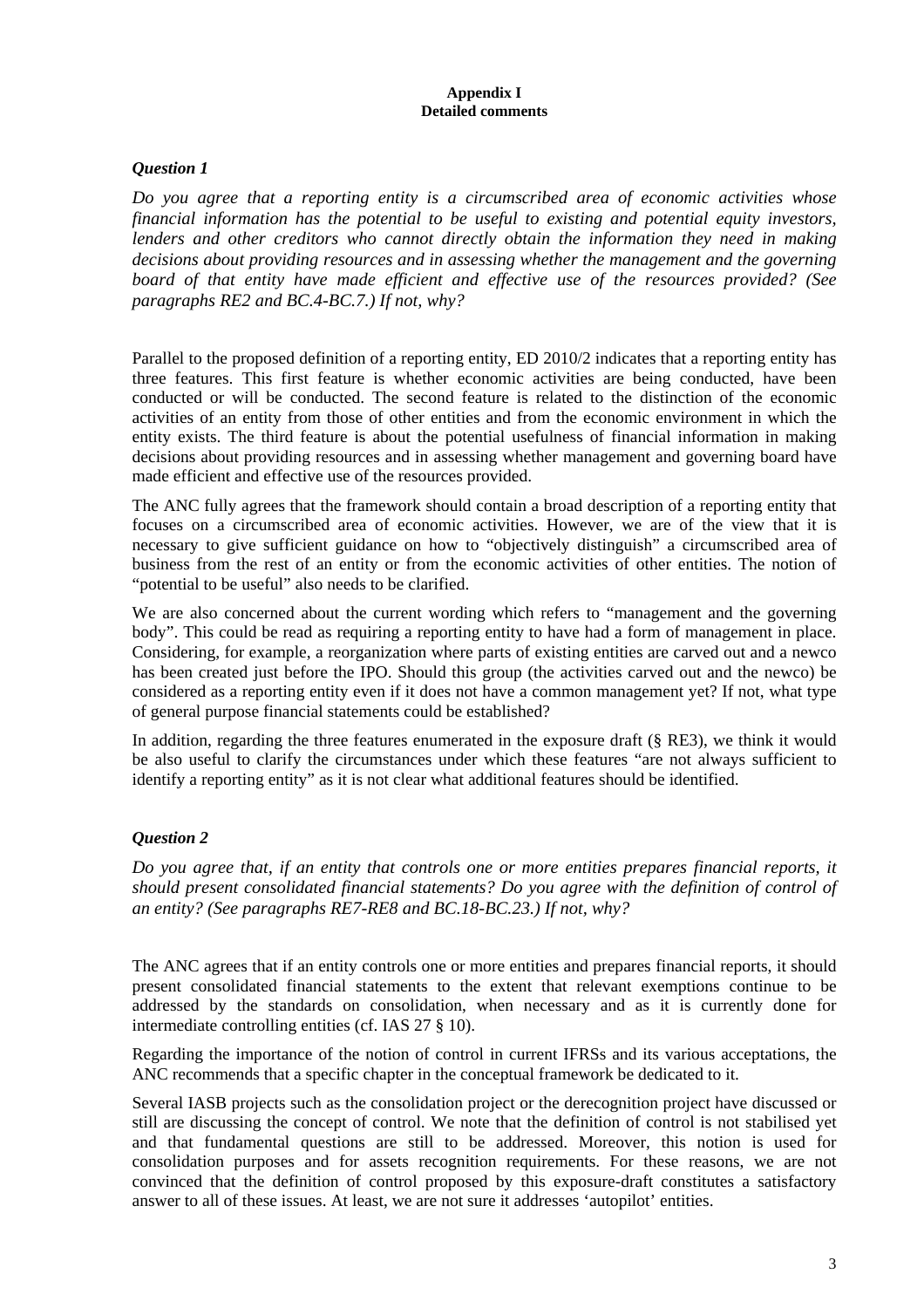## *Question 3*

*Do you agree that a portion of an entity could qualify as a reporting entity if the economic activities of that portion can be distinguished from the rest of the entity and financial information about that portion of the entity has the potential to be useful in making decisions about providing resources to that portion of the entity? (See paragraphs RE6 and BC10.).If not why?* 

We are concerned that an unintended consequence of the current wording would imply the preparation of financial statements whenever a portion of an entity could qualify as a reporting entity and suggest therefore that financial statements of a portion of an entity shall be prepared when it is decided by the entity's management.

As stated in our answer to question 1, another concern relates to how the economic activities of a portion of an entity can be objectively distinguished from the rest of the entity. In practice, many issues may arise while defining the assets, liabilities, income and expenses of a portion of an entity. Some of these issues may relate for example, to push-down accounting issues, others to the allocation of certain costs (overheads costs, funding costs, tax charges, etc). Although these issues should be addressed at the IFRSs level, it is important that general principles be defined so that the definition of a portion of an entity is complete and well understood.

## *Question 4*

*The IASB and the FASB are working together to develop common standards on consolidation that would apply to all types of entities. Do you agree that completion of the reporting entity chapter of the conceptual framework should not be delayed until those standards have been issued? (See paragraph BC2.27.) If not, why ?*

### Yes, we agree.

More generally, we think that the most relevant process is that the IASB write the concepts first and then the standards. This is all the more important as the framework is intended to assist the board in the development of future IFRSs and in its review of existing IASs ad IFRSs.

However as different chapters of the framework may interact and thinking may evolve, it seems reasonable once the conclusions have been reached on one chapter that the finalised chapter be published and reassessed based on the conclusions reached on another chapter. Such process would permit better consistency between the different chapters and would permit to take into account the latest reflections.

### *Other comments*

### *Combined financial statements*

The exposure draft indicates that combined financial statements do not include information about the controlling entity (cf. exposure draft §RE12). We think that such a restriction is not relevant because in some cases it may be appropriate that general purpose financial statements be prepared for a circumscribed area of activities that comprises only some of the commonly controlled entities but not all of them, together with a controlling entity.

### *Other financial statements*

The exposure draft deals with a limited number of financial statements namely the consolidated financial statements, the parent-only financial statements and the combined financial statements.

We think that some general purpose financial statements do not correspond to any of these kinds of financial statements as defined in the exposure draft, and suggest that such cases be considered and analysed in order to clarify or amend the categories of financial statements listed in the exposure draft.